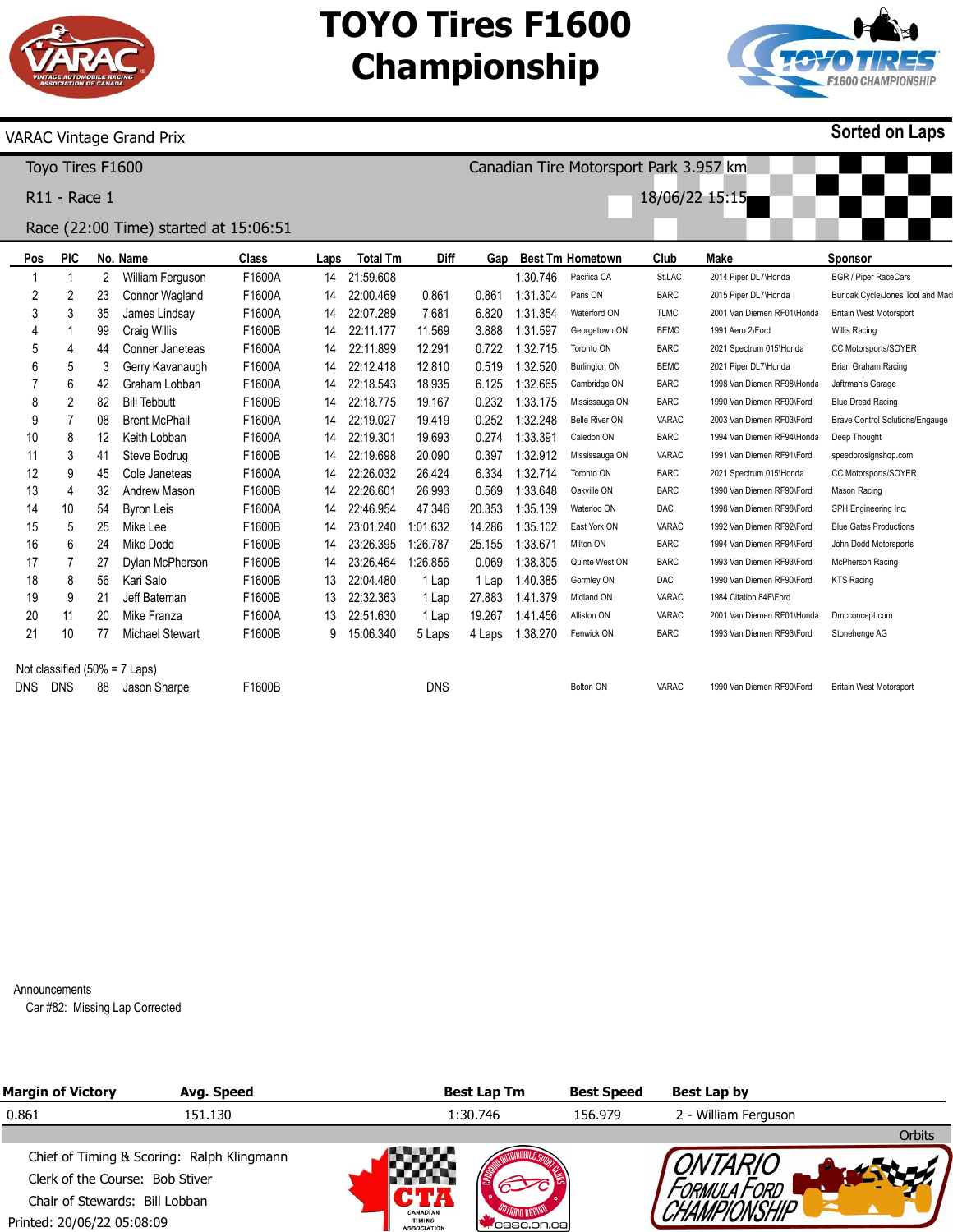Canadian Tire Motorsport Park 3.957 km

18/06/22 15:15



### VARAC Vintage Grand Prix

Toyo Tires F1600

R11 - Race 1

### Race (22:00 Time) started at 15:06:51

| Lap                     | Lap Tm               | Diff                  | <b>Time of Day</b>           | Lap                          | Lap Tm                         | Diff                 | <b>Time of Day</b>           | Lap                                   | Lap Tm               | Diff                 | <b>Time of Day</b>           |
|-------------------------|----------------------|-----------------------|------------------------------|------------------------------|--------------------------------|----------------------|------------------------------|---------------------------------------|----------------------|----------------------|------------------------------|
|                         |                      |                       |                              | 12                           | 1:33.117                       | $+1.520$             | 15:25:57.171                 | $\boldsymbol{9}$                      | 1:33.185             | $+0.010$             | 15:21:22.076                 |
| (2) William Ferguson    |                      |                       |                              | 13                           | 1:33.929                       | $+2.332$             | 15:27:31.100                 | 10                                    | 1:33.471             | $+0.296$             | 15:22:55.547                 |
| $\mathbf{1}$            | 1:33.980             | $+3.234$              | 15:08:25.500                 | 14                           | 1:31.597                       |                      | 15:29:02.697                 | 11                                    | 1:33.529             | $+0.354$             | 15:24:29.076                 |
| $\sqrt{2}$              | 1:33.286             | $+2.540$              | 15:09:58.786                 |                              |                                |                      |                              | 12                                    | 1:33.512             | $+0.337$             | 15:26:02.588                 |
| 3                       | 1:32.543             | $+1.797$              | 15:11:31.329                 |                              | (44) Conner Janeteas           |                      |                              | 13                                    | 1:33.724             | $+0.549$             | 15:27:36.312                 |
| $\overline{4}$          | 1:32.218             | $+1.472$              | 15:13:03.547                 | $\overline{1}$               | 1:35.552                       | $+2.837$             | 15:08:27.489                 | 14                                    | 1:33.983             | $+0.808$             | 15:29:10.295                 |
| 5<br>6                  | 1:32.186             | $+1.440$              | 15:14:35.733                 | $\overline{c}$<br>$\sqrt{3}$ | 1:34.313                       | $+1.598$             | 15:10:01.802                 |                                       |                      |                      |                              |
| $\overline{7}$          | 1:33.314<br>1:57.647 | $+2.568$<br>$+26.901$ | 15:16:09.047<br>15:18:06.694 | $\sqrt{4}$                   | 1:33.992<br>1:33.676           | $+1.277$<br>$+0.961$ | 15:11:35.794<br>15:13:09.470 | (08) Brent McPhail                    |                      |                      |                              |
| 8                       | 1:32.927             | $+2.181$              | 15:19:39.621                 | $\sqrt{5}$                   | 1:33.406                       | $+0.691$             | 15:14:42.876                 | 1                                     | 1:36.124             | $+3.876$             | 15:08:35.608<br>15:10:11.516 |
| 9                       | 1:30.746             |                       | 15:21:10.367                 | $\,6$                        | 1:33.679                       | $+0.964$             | 15:16:16.555                 | $\overline{\mathbf{c}}$<br>$\sqrt{3}$ | 1:35.908             | $+3.660$<br>$+1.274$ | 15:11:45.038                 |
| 10                      | 1:31.757             | $+1.011$              | 15:22:42.124                 | $\overline{7}$               | 1:53.260                       | $+20.545$            | 15:18:09.815                 | $\overline{4}$                        | 1:33.522<br>1:33.246 | $+0.998$             | 15:13:18.284                 |
| 11                      | 1:32.556             | $+1.810$              | 15:24:14.680                 | 8                            | 1:33.539                       | $+0.824$             | 15:19:43.354                 | $\overline{5}$                        | 1:33.150             | $+0.902$             | 15:14:51.434                 |
| 12                      | 1:31.716             | $+0.970$              | 15:25:46.396                 | $\boldsymbol{9}$             | 1:33.821                       | $+1.106$             | 15:21:17.175                 | $\,6\,$                               | 1:35.590             | $+3.342$             | 15:16:27.024                 |
| 13                      | 1:32.380             | $+1.634$              | 15:27:18.776                 | 10                           | 1:33.222                       | $+0.507$             | 15:22:50.397                 | $\overline{7}$                        | 1:50.532             | $+18.284$            | 15:18:17.556                 |
| 14                      | 1:32.352             | $+1.606$              | 15:28:51.128                 | 11                           | 1:34.470                       | $+1.755$             | 15:24:24.867                 | 8                                     | 1:32.576             | $+0.328$             | 15:19:50.132                 |
|                         |                      |                       |                              | 12                           | 1:32.739                       | $+0.024$             | 15:25:57.606                 | $\boldsymbol{9}$                      | 1:32.248             |                      | 15:21:22.380                 |
| (23) Connor Wagland     |                      |                       |                              | 13                           | 1:32.715                       |                      | 15:27:30.321                 | 10                                    | 1:32.680             | $+0.432$             | 15:22:55.060                 |
| -1                      | 1:34.197             | $+2.893$              | 15:08:25.793                 | 14                           | 1:33.098                       | $+0.383$             | 15:29:03.419                 | 11                                    | 1:35.295             | $+3.047$             | 15:24:30.355                 |
| $\overline{\mathbf{c}}$ | 1:32.833             | $+1.529$              | 15:09:58.626                 |                              |                                |                      |                              | 12                                    | 1:33.021             | $+0.773$             | 15:26:03.376                 |
| 3                       | 1:33.317             | $+2.013$              | 15:11:31.943                 |                              | (3) Gerry Kavanaugh            |                      |                              | 13                                    | 1:33.906             | $+1.658$             | 15:27:37.282                 |
| 4                       | 1:32.291             | $+0.987$              | 15:13:04.234                 | $\overline{1}$               | 1:35.634                       | $+3.114$             | 15:08:27.646                 | 14                                    | 1:33.265             | $+1.017$             | 15:29:10.547                 |
| 5                       | 1:32.293             | $+0.989$              | 15:14:36.527                 | $\mathbf 2$                  | 1:33.115                       | $+0.595$             | 15:10:00.761                 |                                       |                      |                      |                              |
| 6                       | 1:33.292             | $+1.988$              | 15:16:09.819                 | 3                            | 1:34.746                       | $+2.226$             | 15:11:35.507                 | (12) Keith Lobban                     |                      |                      |                              |
| $\overline{7}$          | 1:57.743             | $+26.439$             | 15:18:07.562                 | $\sqrt{4}$                   | 1:34.197                       | $+1.677$             | 15:13:09.704                 | 1                                     | 1:35.839             | $+2.448$             | 15:08:28.161                 |
| 8                       | 1:32.652             | $+1.348$              | 15:19:40.214                 | 5                            | 1:33.438                       | $+0.918$             | 15:14:43.142                 | $\overline{\mathbf{c}}$               | 1:34.319             | $+0.928$             | 15:10:02.480                 |
| 9                       | 1:31.304             |                       | 15:21:11.518                 | $\,6\,$                      | 1:33.033                       | $+0.513$             | 15:16:16.175                 | $\sqrt{3}$                            | 1:33.656             | $+0.265$             | 15:11:36.136                 |
| 10                      | 1:31.335             | $+0.031$              | 15:22:42.853                 | $\overline{7}$               | 1:53.257                       | $+20.737$            | 15:18:09.432                 | $\overline{4}$                        | 1:34.110             | $+0.719$             | 15:13:10.246                 |
| 11                      | 1:32.064             | $+0.760$              | 15:24:14.917                 | 8                            | 1:33.956                       | $+1.436$             | 15:19:43.388                 | $\overline{5}$                        | 1:34.116             | $+0.725$             | 15:14:44.362                 |
| 12                      | 1:32.224             | $+0.920$              | 15:25:47.141                 | $\boldsymbol{9}$             | 1:32.914                       | $+0.394$             | 15:21:16.302                 | $\,6\,$                               | 1:33.587             | $+0.196$             | 15:16:17.949                 |
| 13                      | 1:31.816             | $+0.512$              | 15:27:18.957                 | 10                           | 1:33.629                       | $+1.109$             | 15:22:49.931                 | $\overline{7}$                        | 1:54.505             | $+21.114$            | 15:18:12.454                 |
| 14                      | 1:33.032             | $+1.728$              | 15:28:51.989                 | 11                           | 1:34.745                       | $+2.225$             | 15:24:24.676                 | 8                                     | 1:34.564             | $+1.173$             | 15:19:47.018                 |
|                         |                      |                       |                              | 12                           | 1:33.157                       | $+0.637$             | 15:25:57.833                 | $\boldsymbol{9}$                      | 1:34.135             | $+0.744$             | 15:21:21.153                 |
| (35) James Lindsay      |                      |                       |                              | 13                           | 1:33.585                       | $+1.065$             | 15:27:31.418                 | 10                                    | 1:33.391             |                      | 15:22:54.544                 |
| $\mathbf{1}$            | 1:34.073             | $+2.719$              | 15:08:25.974                 | 14                           | 1:32.520                       |                      | 15:29:03.938                 | 11                                    | 1:33.460             | $+0.069$             | 15:24:28.004                 |
| $\overline{c}$<br>3     | 1:33.089<br>1:32.620 | $+1.735$<br>$+1.266$  | 15:09:59.063<br>15:11:31.683 |                              |                                |                      |                              | 12                                    | 1:34.030             | $+0.639$             | 15:26:02.034                 |
| 4                       | 1:32.243             | $+0.889$              | 15:13:03.926                 | $\overline{1}$               | (42) Graham Lobban<br>1:37.092 | $+4.427$             | 15:08:30.579                 | 13                                    | 1:33.905             | $+0.514$             | 15:27:35.939                 |
| 5                       | 1:32.199             | $+0.845$              | 15:14:36.125                 | $\overline{\mathbf{c}}$      | 1:34.614                       | $+1.949$             | 15:10:05.193                 | 14                                    | 1:34.882             | $+1.491$             | 15:29:10.821                 |
| 6                       | 1:33.283             | $+1.929$              | 15:16:09.408                 | 3                            | 1:33.851                       | $+1.186$             | 15:11:39.044                 | (41) Steve Bodrug                     |                      |                      |                              |
| 7                       | 1:57.417             | $+26.063$             | 15:18:06.825                 | $\sqrt{4}$                   | 1:34.017                       | $+1.352$             | 15:13:13.061                 | $\mathbf{1}$                          | 1:36.287             | $+3.375$             | 15:08:28.960                 |
| 8                       | 1:32.128             | $+0.774$              | 15:19:38.953                 | $\sqrt{5}$                   | 1:33.339                       | $+0.674$             | 15:14:46.400                 | $\sqrt{2}$                            | 1:34.016             | $+1.104$             | 15:10:02.976                 |
| 9                       | 1:31.729             | $+0.375$              | 15:21:10.682                 | $\,6\,$                      | 1:32.665                       |                      | 15:16:19.065                 | $\sqrt{3}$                            | 1:33.391             | $+0.479$             | 15:11:36.367                 |
| 10                      | 1:31.354             |                       | 15:22:42.036                 | $\overline{7}$               | 1:54.991                       | $+22.326$            | 15:18:14.056                 | $\overline{4}$                        | 1:34.699             | $+1.787$             | 15:13:11.066                 |
| 11                      | 1:32.756             | $+1.402$              | 15:24:14.792                 | 8                            | 1:33.548                       | $+0.883$             | 15:19:47.604                 | $\overline{5}$                        | 1:34.668             | $+1.756$             | 15:14:45.734                 |
| 12                      | 1:31.990             | $+0.636$              | 15:25:46.782                 | 9                            | 1:33.281                       | $+0.616$             | 15:21:20.885                 | 6                                     | 1:33.597             | $+0.685$             | 15:16:19.331                 |
| 13                      | 1:31.962             | $+0.608$              | 15:27:18.744                 | 10                           | 1:33.125                       | $+0.460$             | 15:22:54.010                 | $\overline{7}$                        | 1:55.861             | $+22.949$            | 15:18:15.192                 |
| 14                      | 1:40.065             | $+8.711$              | 15:28:58.809                 | 11                           | 1:33.556                       | $+0.891$             | 15:24:27.566                 | 8                                     | 1:33.286             | $+0.374$             | 15:19:48.478                 |
|                         |                      |                       |                              | 12                           | 1:34.204                       | $+1.539$             | 15:26:01.770                 | $\overline{9}$                        | 1:32.912             |                      | 15:21:21.390                 |
| (99) Craig Willis       |                      |                       |                              | 13                           | 1:33.829                       | $+1.164$             | 15:27:35.599                 | 10                                    | 1:33.439             | $+0.527$             | 15:22:54.829                 |
| $\mathbf{1}$            | 1:35.915             | $+4.318$              | 15:08:27.895                 | 14                           | 1:34.464                       | $+1.799$             | 15:29:10.063                 | 11                                    | 1:33.739             | $+0.827$             | 15:24:28.568                 |
| $\overline{\mathbf{c}}$ | 1:33.999             | $+2.402$              | 15:10:01.894                 |                              |                                |                      |                              | 12                                    | 1:33.680             | $+0.768$             | 15:26:02.248                 |
| 3                       | 1:34.028             | $+2.431$              | 15:11:35.922                 | (82) Bill Tebbutt            |                                |                      |                              | 13                                    | 1:34.255             | $+1.343$             | 15:27:36.503                 |
| 4                       | 1:34.020             | $+2.423$              | 15:13:09.942                 | $\mathbf{1}$                 | 1:37.845                       | $+4.670$             | 15:08:30.847                 | 14                                    | 1:34.715             | $+1.803$             | 15:29:11.218                 |
| 5                       | 1:34.323             | $+2.726$              | 15:14:44.265                 | $\overline{c}$               | 1:34.761                       | $+1.586$             | 15:10:05.608                 |                                       |                      |                      |                              |
| 6                       | 1:32.468             | $+0.871$              | 15:16:16.733                 | 3                            | 1:34.196                       | $+1.021$             | 15:11:39.804                 | (45) Cole Janeteas                    |                      |                      |                              |
| 7                       | 1:54.354             | $+22.757$             | 15:18:11.087                 | $\overline{4}$               | 1:33.707                       | $+0.532$             | 15:13:13.511                 | 1                                     | 1:36.089             | $+3.375$             | 15:08:28.485                 |
| 8                       | 1:32.167             | $+0.570$              | 15:19:43.254                 | 5                            | 1:34.430                       | $+1.255$             | 15:14:47.941                 | $\overline{\mathbf{c}}$               | 1:34.317             | $+1.603$             | 15:10:02.802                 |
| 9                       | 1:33.242             | $+1.645$              | 15:21:16.496                 | 6                            | 1:34.430                       | $+1.255$             | 15:16:22.371                 | 3                                     | 1:34.003             | $+1.289$             | 15:11:36.805                 |
| 10                      | 1:33.306             | $+1.709$              | 15:22:49.802                 | $\overline{7}$               | 1:53.345                       | $+20.170$            | 15:18:15.716                 | 4                                     | 1:34.121             | $+1.407$             | 15:13:10.926                 |
| 11                      | 1:34.252             | $+2.655$              | 15:24:24.054                 | 8                            | 1:33.175                       |                      | 15:19:48.891                 | 5                                     | 1:34.305             | $+1.591$             | 15:14:45.231                 |

Printed: 20/06/22 05:08:28 Chief of Timing & Scoring: Ralph Klingmann Clerk of the Course: Bob Stiver Chair of Stewards: Bill Lobban





**Orbits** 

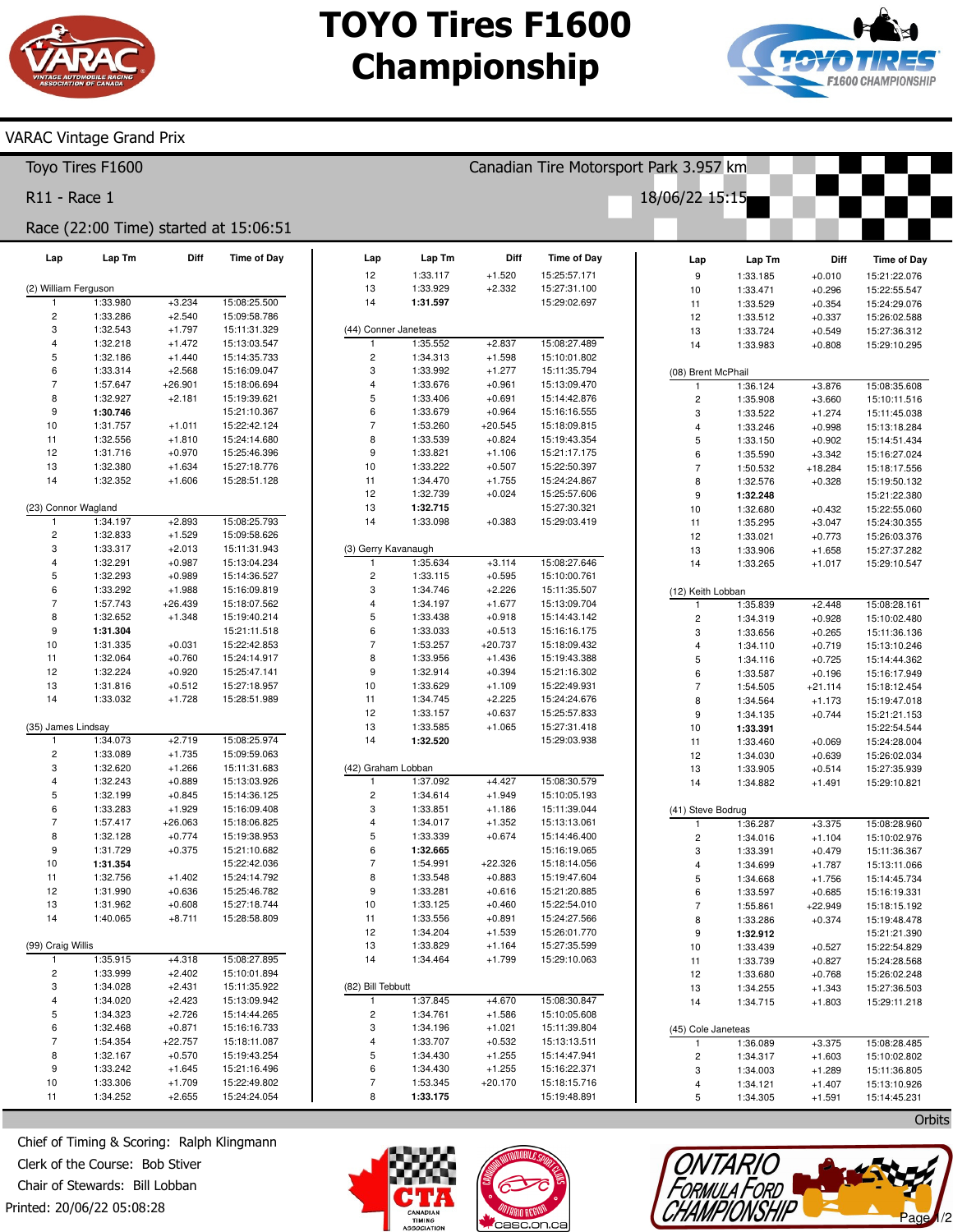

Canadian Tire Motorsport Park 3.957 km

18/06/22 15:15



### VARAC Vintage Grand Prix

Toyo Tires F1600

R11 - Race 1

### Race (22:00 Time) started at 15:06:51

| Lap                 | Lap Tm               | Diff                 | <b>Time of Day</b>           | Lap                        | Lap Tm               | Diff                 | <b>Time of Day</b>           | Lap                  | Lap Tm               | Diff                 | <b>Time of Day</b>           |
|---------------------|----------------------|----------------------|------------------------------|----------------------------|----------------------|----------------------|------------------------------|----------------------|----------------------|----------------------|------------------------------|
| 6                   | 1:33.069             | $+0.355$             | 15:16:18.300                 | 3                          | 1:34.041             | $+0.370$             | 15:11:39.434                 | $\overline{c}$       | 1:41.456             |                      | 15:10:18.730                 |
| $\overline{7}$      | 1:54.807             | $+22.093$            | 15:18:13.107                 | 4                          | 1:34.744             | $+1.073$             | 15:13:14.178                 | 3                    | 1:46.079             | $+4.623$             | 15:12:04.809                 |
| 8                   | 1:33.694             | $+0.980$             | 15:19:46.801                 | 5                          | 1:33.671             |                      | 15:14:47.849                 | 4                    | 1:43.022             | $+1.566$             | 15:13:47.831                 |
| 9                   | 1:33.775             | $+1.061$             | 15:21:20.576                 | 6                          | 2:49.400             | $+1:15.729$          | 15:17:37.249                 | 5                    | 1:45.079             | $+3.623$             | 15:15:32.910                 |
| 10                  | 1:33.847             | $+1.133$             | 15:22:54.423                 | $\overline{7}$             | 1:39.104             | $+5.433$             | 15:19:16.353                 | 6                    | 1:52.574             | $+11.118$            | 15:17:25.484                 |
| 11                  | 1:32.714             |                      | 15:24:27.137                 | 8                          | 1:36.034             | $+2.363$             | 15:20:52.387                 | $\overline{7}$       | 1:49.761             | $+8.305$             | 15:19:15.245                 |
| 12                  | 1:41.977             | $+9.263$             | 15:26:09.114                 | 9                          | 1:33.971             | $+0.300$             | 15:22:26.358                 | 8                    | 1:45.231             | $+3.775$             | 15:21:00.476                 |
| 13                  | 1:33.488             | $+0.774$             | 15:27:42.602                 | 10                         | 1:34.455             | $+0.784$             | 15:24:00.813                 | 9                    | 1:47.860             | $+6.404$             | 15:22:48.336                 |
| 14                  | 1:34.950             | $+2.236$             | 15:29:17.552                 | 11                         | 1:34.225             | $+0.554$             | 15:25:35.038                 | 10                   | 1:46.157             | $+4.701$             | 15:24:34.493                 |
|                     |                      |                      |                              | 12                         | 1:34.022             | $+0.351$             | 15:27:09.060                 | 11                   | 1:42.844             | $+1.388$             | 15:26:17.337                 |
| (32) Andrew Mason   |                      |                      |                              | 13                         | 1:34.488             | $+0.817$             | 15:28:43.548                 | 12                   | 1:42.874             | $+1.418$             | 15:28:00.211                 |
| $\mathbf{1}$        | 1:37.251             | $+3.603$             | 15:08:29.734                 | 14                         | 1:34.367             | $+0.696$             | 15:30:17.915                 | 13                   | 1:42.939             | $+1.483$             | 15:29:43.150                 |
| $\overline{c}$      | 1:34.274             | $+0.626$             | 15:10:04.008                 |                            |                      |                      |                              |                      |                      |                      |                              |
| 3                   | 1:35.195             | $+1.547$             | 15:11:39.203                 |                            | (27) Dylan McPherson |                      |                              | (77) Michael Stewart |                      |                      |                              |
| 4                   | 1:34.642             | $+0.994$             | 15:13:13.845                 | 1<br>$\overline{c}$        | 1:42.472             | $+4.167$             | 15:08:35.438                 | $\mathbf{1}$         | 1:43.087             | $+4.817$             | 15:08:36.413                 |
| 5                   | 1:34.488<br>1:34.700 | $+0.840$<br>$+1.052$ | 15:14:48.333<br>15:16:23.033 | 3                          | 1:40.300<br>1:38.672 | $+1.995$<br>$+0.367$ | 15:10:15.738<br>15:11:54.410 | $\overline{c}$       | 1:39.700             | $+1.430$             | 15:10:16.113                 |
| 6<br>$\overline{7}$ | 1:53.744             | $+20.096$            | 15:18:16.777                 | 4                          | 1:39.979             | $+1.674$             | 15:13:34.389                 | 3                    | 1:39.402             | $+1.132$             | 15:11:55.515                 |
| 8                   | 1:33.648             |                      | 15:19:50.425                 | $\mathbf 5$                | 1:38.305             |                      | 15:15:12.694                 | 4                    | 1:38.270             |                      | 15:13:33.785                 |
| 9                   | 1:34.237             | $+0.589$             | 15:21:24.662                 | 6                          | 1:41.926             | $+3.621$             | 15:16:54.620                 | 5                    | 1:38.600             | $+0.330$             | 15:15:12.385                 |
| 10                  | 1:33.899             | $+0.251$             | 15:22:58.561                 | $\overline{7}$             | 1:45.489             | $+7.184$             | 15:18:40.109                 | 6<br>$\overline{7}$  | 1:41.879             | $+3.609$             | 15:16:54.264                 |
| 11                  | 1:34.561             | $+0.913$             | 15:24:33.122                 | 8                          | 1:41.049             | $+2.744$             | 15:20:21.158                 | 8                    | 1:45.457             | $+7.187$             | 15:18:39.721                 |
| 12                  | 1:34.603             | $+0.955$             | 15:26:07.725                 | 9                          | 1:38.899             | $+0.594$             | 15:22:00.057                 | 9                    | 1:39.688<br>1:38.451 | $+1.418$<br>$+0.181$ | 15:20:19.409<br>15:21:57.860 |
| 13                  | 1:35.249             | $+1.601$             | 15:27:42.974                 | 10                         | 1:39.422             | $+1.117$             | 15:23:39.479                 |                      |                      |                      |                              |
| 14                  | 1:35.147             | $+1.499$             | 15:29:18.121                 | 11                         | 1:40.124             | $+1.819$             | 15:25:19.603                 |                      |                      |                      |                              |
|                     |                      |                      |                              | 12                         | 1:38.918             | $+0.613$             | 15:26:58.521                 |                      |                      |                      |                              |
| (54) Byron Leis     |                      |                      |                              | 13                         | 1:39.646             | $+1.341$             | 15:28:38.167                 |                      |                      |                      |                              |
| $\mathbf{1}$        | 1:41.209             | $+6.070$             | 15:08:34.737                 | 14                         | 1:39.817             | $+1.512$             | 15:30:17.984                 |                      |                      |                      |                              |
| $\overline{c}$      | 1:37.978             | $+2.839$             | 15:10:12.715                 |                            |                      |                      |                              |                      |                      |                      |                              |
| 3                   | 1:36.454             | $+1.315$             | 15:11:49.169                 | (56) Kari Salo             |                      |                      |                              |                      |                      |                      |                              |
| 4                   | 1:36.267             | $+1.128$             | 15:13:25.436                 | $\mathbf{1}$               | 1:41.179             | $+0.794$             | 15:08:34.472                 |                      |                      |                      |                              |
| 5                   | 1:36.190             | $+1.051$             | 15:15:01.626                 | $\sqrt{2}$                 | 1:41.054             | $+0.669$             | 15:10:15.526                 |                      |                      |                      |                              |
| 6                   | 1:39.408             | $+4.269$             | 15:16:41.034                 | 3                          | 1:41.059             | $+0.674$             | 15:11:56.585                 |                      |                      |                      |                              |
| $\overline{7}$      | 1:42.527             | $+7.388$             | 15:18:23.561                 | $\overline{4}$             | 1:40.385             |                      | 15:13:36.970                 |                      |                      |                      |                              |
| 8                   | 1:35.139             |                      | 15:19:58.700                 | 5                          | 1:40.747             | $+0.362$             | 15:15:17.717                 |                      |                      |                      |                              |
| 9                   | 1:35.574             | $+0.435$             | 15:21:34.274                 | 6                          | 1:42.709             | $+2.324$             | 15:17:00.426                 |                      |                      |                      |                              |
| 10                  | 1:36.143             | $+1.004$             | 15:23:10.417                 | $\overline{7}$             | 1:44.552             | $+4.167$             | 15:18:44.978                 |                      |                      |                      |                              |
| 11                  | 1:36.228             | $+1.089$             | 15:24:46.645                 | 8                          | 1:43.051             | $+2.666$             | 15:20:28.029                 |                      |                      |                      |                              |
| 12                  | 1:36.643             | $+1.504$             | 15:26:23.288                 | 9                          | 1:41.520             | $+1.135$             | 15:22:09.549                 |                      |                      |                      |                              |
| 13                  | 1:37.209             | $+2.070$             | 15:28:00.497                 | 10                         | 1:41.070             | $+0.685$             | 15:23:50.619                 |                      |                      |                      |                              |
| 14                  | 1:37.977             | $+2.838$             | 15:29:38.474                 | 11                         | 1:42.060             | $+1.675$             | 15:25:32.679                 |                      |                      |                      |                              |
|                     |                      |                      |                              | 12                         | 1:40.639             | $+0.254$             | 15:27:13.318                 |                      |                      |                      |                              |
| (25) Mike Lee       |                      |                      |                              | 13                         | 1:42.682             | $+2.297$             | 15:28:56.000                 |                      |                      |                      |                              |
| $\mathbf{1}$        | 1:38.795             | $+3.693$             | 15:08:31.799                 |                            |                      |                      |                              |                      |                      |                      |                              |
| $\overline{c}$      | 1:54.692             | $+19.590$            | 15:10:26.491                 | (21) Jeff Bateman          | 1:43.796             |                      | 15:08:37.936                 |                      |                      |                      |                              |
| 3<br>4              | 1:36.875<br>1:36.283 | $+1.773$<br>$+1.181$ | 15:12:03.366<br>15:13:39.649 | $\mathbf{1}$<br>$\sqrt{2}$ | 1:41.379             | $+2.417$             | 15:10:19.315                 |                      |                      |                      |                              |
| 5                   | 1:37.390             | $+2.288$             | 15:15:17.039                 | 3                          | 1:42.178             | $+0.799$             | 15:12:01.493                 |                      |                      |                      |                              |
| 6                   | 1:40.149             | $+5.047$             | 15:16:57.188                 | $\overline{4}$             | 1:42.268             | $+0.889$             | 15:13:43.761                 |                      |                      |                      |                              |
| $\overline{7}$      | 1:43.238             | $+8.136$             | 15:18:40.426                 | 5                          | 1:43.061             | $+1.682$             | 15:15:26.822                 |                      |                      |                      |                              |
| 8                   | 1:37.657             | $+2.555$             | 15:20:18.083                 | 6                          | 1:48.615             | $+7.236$             | 15:17:15.437                 |                      |                      |                      |                              |
| 9                   | 1:36.365             | $+1.263$             | 15:21:54.448                 | $\overline{7}$             | 1:48.361             | $+6.982$             | 15:19:03.798                 |                      |                      |                      |                              |
| 10                  | 1:35.998             | $+0.896$             | 15:23:30.446                 | 8                          | 1:43.417             | $+2.038$             | 15:20:47.215                 |                      |                      |                      |                              |
| 11                  | 1:36.142             | $+1.040$             | 15:25:06.588                 | 9                          | 1:42.103             | $+0.724$             | 15:22:29.318                 |                      |                      |                      |                              |
| 12                  | 1:35.102             |                      | 15:26:41.690                 | 10                         | 1:42.321             | $+0.942$             | 15:24:11.639                 |                      |                      |                      |                              |
| 13                  | 1:35.116             | $+0.014$             | 15:28:16.806                 | 11                         | 1:44.102             | $+2.723$             | 15:25:55.741                 |                      |                      |                      |                              |
| 14                  | 1:35.954             | $+0.852$             | 15:29:52.760                 | 12                         | 1:45.327             | $+3.948$             | 15:27:41.068                 |                      |                      |                      |                              |
|                     |                      |                      |                              | 13                         | 1:42.815             | $+1.436$             | 15:29:23.883                 |                      |                      |                      |                              |
| (24) Mike Dodd      |                      |                      |                              |                            |                      |                      |                              |                      |                      |                      |                              |
| $\mathbf{1}$        | 1:37.789             | $+4.118$             | 15:08:30.416                 | (20) Mike Franza           |                      |                      |                              |                      |                      |                      |                              |
| $\overline{c}$      | 1:34.977             | $+1.306$             | 15:10:05.393                 | $\mathbf{1}$               | 1:43.463             | $+2.007$             | 15:08:37.274                 |                      |                      |                      |                              |
|                     |                      |                      |                              |                            |                      |                      |                              |                      |                      |                      |                              |
|                     |                      |                      |                              |                            |                      |                      |                              |                      |                      |                      | Orbits                       |

Printed: 20/06/22 05:08:28 Chief of Timing & Scoring: Ralph Klingmann Clerk of the Course: Bob Stiver Chair of Stewards: Bill Lobban